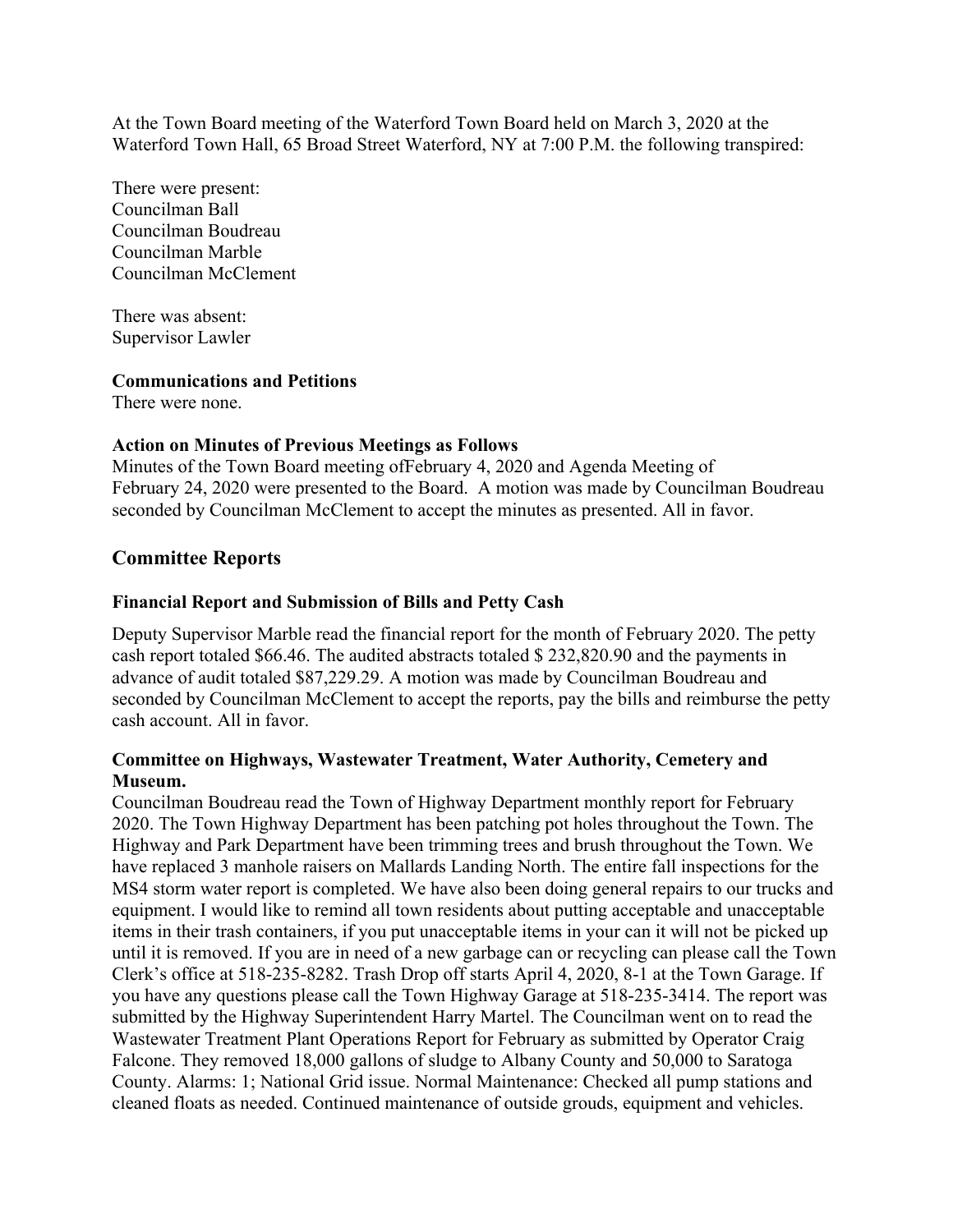Removed influent primary grease from primary tanks and weirs on weekly basis. BPI conducted the yearly water backflow testing. Vac truck was used to hose and clean out the Suncrest Drive and Sage Rd. pump station. Conducted new Toxicity testing required by our new discharge permit. Worked with Koval Electric on the replacement of equipment from an insurance claim and new conduit and LED lighting was installed in our plant pump staion. Worked with Troy Belting to install the rebuilt #2 main plant blower and new motor. Cleaned and inspected the check balls in both #1 and #2 sludge pumps. Met with Jim Boudreau and the engineers from CHA Engineering about the possible pump station replacements at James Drive and Murray Ave. Worked with the Highway Department and Land Remediation Contracting about finding buried manholes on the Mohawk Paper Mill property for the canal and property cleanup project. Councilman Boudreau then went on to read Waterford Water Commissioners Report for the month. The water works delivered 25,798,662 gallons of water. There was a total of 55 service calls and 22 utility locates. Staff installed new AMR water meters, calibrated& maintained equipment, completed weekly safety meetings, monthly water testing and completed meter readings. Please be advised that as we continue the winter season any support provided by the community to help clear hydrants for emergency use would be greatly appreciated. We would like to extend our thanks and appreciation to the community and Fire and Emergency Personnel who continue to help. The Councilman then read about upcoming Museum events: The Portrait of Catherine Schuyler presented by Eric Schnitzer of Saratoga National Park at the Van Schaick Island Country Club on March 10, 7PM. \$6.00 for nonmembers and \$5 for Museum members. March 13, 6:30PM-9PM Trivia Night at the Waterford Knights of Columbus. \$20 a person includes buffet and homemade desserts. Reservations are highly recommended.

## **Committee on Public Safety, Emergency Services, and Liaison to Village**

Councilman Ball spoke about the fundraiser going on at the Northside Fire Department. The annual Mug Night will be on March7th at 7:00PM

Councilman Ball read the Police Department Call Report for February. There was a total of 291 Calls: call types included 9 domestic, 5 fire, 21 EMS, 15 motor vehicle accidents, 15 animal controls, 1 warrant, 14 school details, and 24 traffic stops. On February  $6<sup>th</sup>$  the Waterford Fire Departments held a joint training on water techniques. Councilman Ball went on to read the Waterford Rescue Squad report submitted by Chief of Operations Tracy Weir. Total Calls to date 132. On February 18<sup>th</sup>, the Waterford Rescue Squad along with the Village Fire Department were dispatched to the area of Lock 5 off Flight Lock Road for a male that had fallen at least 7 feet down an embankment. After difficulty accessing the patient, he was finally extricated from the canal and into the ambulance. Agencies on site were WRS, WPD, Village FD, Northside FD, Halfmoon-Waterford FD and Clifton Park EMS. All agencies worked together seamlessly to reach the patient and extricate him. Councilman Ball congratulated all the agencies involved. The Waterford Police Department will be holding several traffic details for the next three months; March will focus on speed, stop sign, red light, failure to yield, seat belt, distracted driver cell phone and following too closely. April will be passing stopped school buses and May is Click It or Ticket. The Call Report by Officer, Uniform Traffic Ticket and Individual Arrest Report were discussed. The Councilman thanked the IT Staff for helping swap out car laptops, it is important that officers have reliable equipment.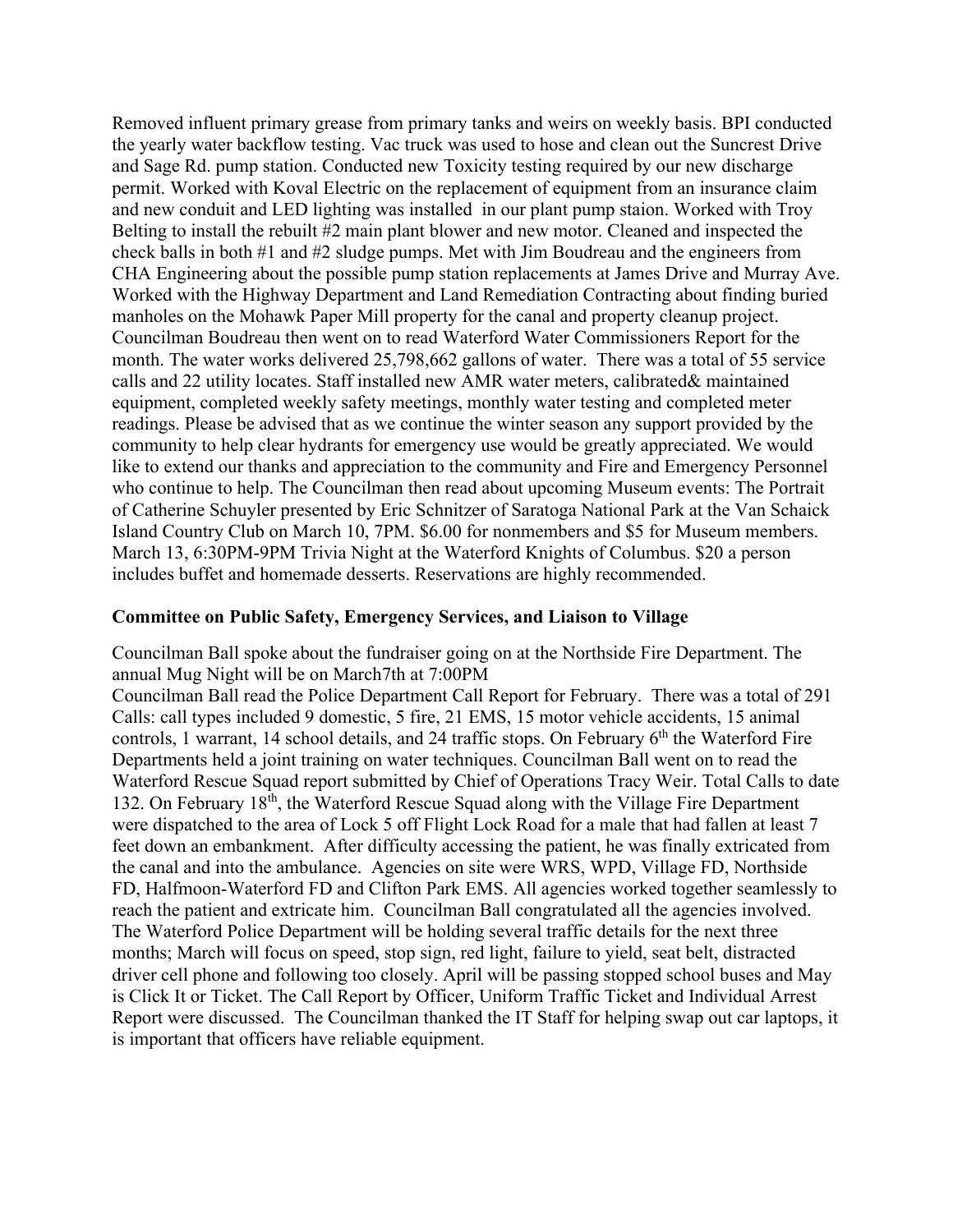## **Committee on Veterans, Grants and Funding, Special Projects, Town Hall and Seniors**

Councilman McClement spoke about the Town Hall renovations that will begin this spring. The bid opening is on March 18<sup>th</sup>. The Councilman then read the Senior Transportation report as submitted by Driver Andy Walters. The Grocery Bus transported 41 passengers this month for a total of 80 miles. The Medical Transportation Van transported 35 passengers for a total of 1,055.8 miles this month. Please call the Center to sing up for these services; 518-235-8500. Councilman McClement read the Waterford Seniors Report for February. On Tuesday February 11 the Seniors went to the Saratoga Racino, and on February 18th the Seniors held their annual Pot Luck luncheon. 40 Seniors enjoyed the day with a 50/50 drawing and Bingo. On Tuesday February 15<sup>th</sup> the Seniors enjoyed a Mardi Gras Special Luncheon catered by the Saratoga County Senior Meal Program, and Office of the Aging Director Sandy Cross and Town Liaison Councilman Frank McClement. After the luncheon the seniors were asked about ideas for more programs and activities at the center. The Annual St. Patrick's Day Corned Beef and Cabbage dinner will be held on March  $17<sup>th</sup>$  at noon. There is a sign-up sheet at the center, see Sue Rock or call 518-235-8500. The Senior Meal Program delivered 500 meals and had 120 Seniors dine in for the month of February. The center is open Monday thru Friday for various activities. Please call the center for more information at 518-235-8500. New members are always welcome.

# **Committee on Youth, Playground, Pool, Festivals, Library, WHUFSD, and Visitor Center**

Councilman Marble read an update on the events of the Waterford-Halfmoon School. The administration is keeping a very close eye on the Corona Virus. They have sent messages, emails, and letters to the school community as well as a letter to K-6. All of the information from the state is also on the school website. Residents are urged to check the website for any updates. The janitors have stepped up the cleaning of the classrooms. So far there are no cases in the school district. Today at 5 pm in Glens Falls the boys' basketball team is playing a class c semifinal game against Granville. Last year this was the team that put them out of the semifinals. The Councilman announced that she was just informed that the boys won this game by a score of 54-52. They will play this Friday night in Glens Falls at 5:00PM. Tomorrow night is a sports awards night at 7 in the auditorium. BOE on Thursday in the library and sports booster on Monday the  $9<sup>th</sup>$ .

Councilman Marble stated the Memorial Day Parade is Wed. May 20<sup>th</sup> at 7 pm. Ceremony to follow at Soldier and Sailor park. We are currently accepting lifeguard applications as well as assistant pool director and swim instructors. Applications are located in the Supervisor's Office.

Councilman Marble the read a report on the Library. The Library turned 125 years old on Feb 28<sup>th</sup>. They were granted their charter by NYS on that day in 1895. The building also dates back to that year as well. The library plans on having several events and activities throughout the year to mark this special milestone. One of those scheduled is Thursday April  $16<sup>th</sup>$  at 6 pm. They will be hosting Karen Land and her sled dog Noggin for a presentation about the Iditarod Dogsled Race in Alaska. This will be held at the Community Center. At this time the Library has fewer tax forms than they have had in the past years. Currently they have some federal 1040 forms and instruction booklets and some NYS instruction booklets but NO forms. They have been printing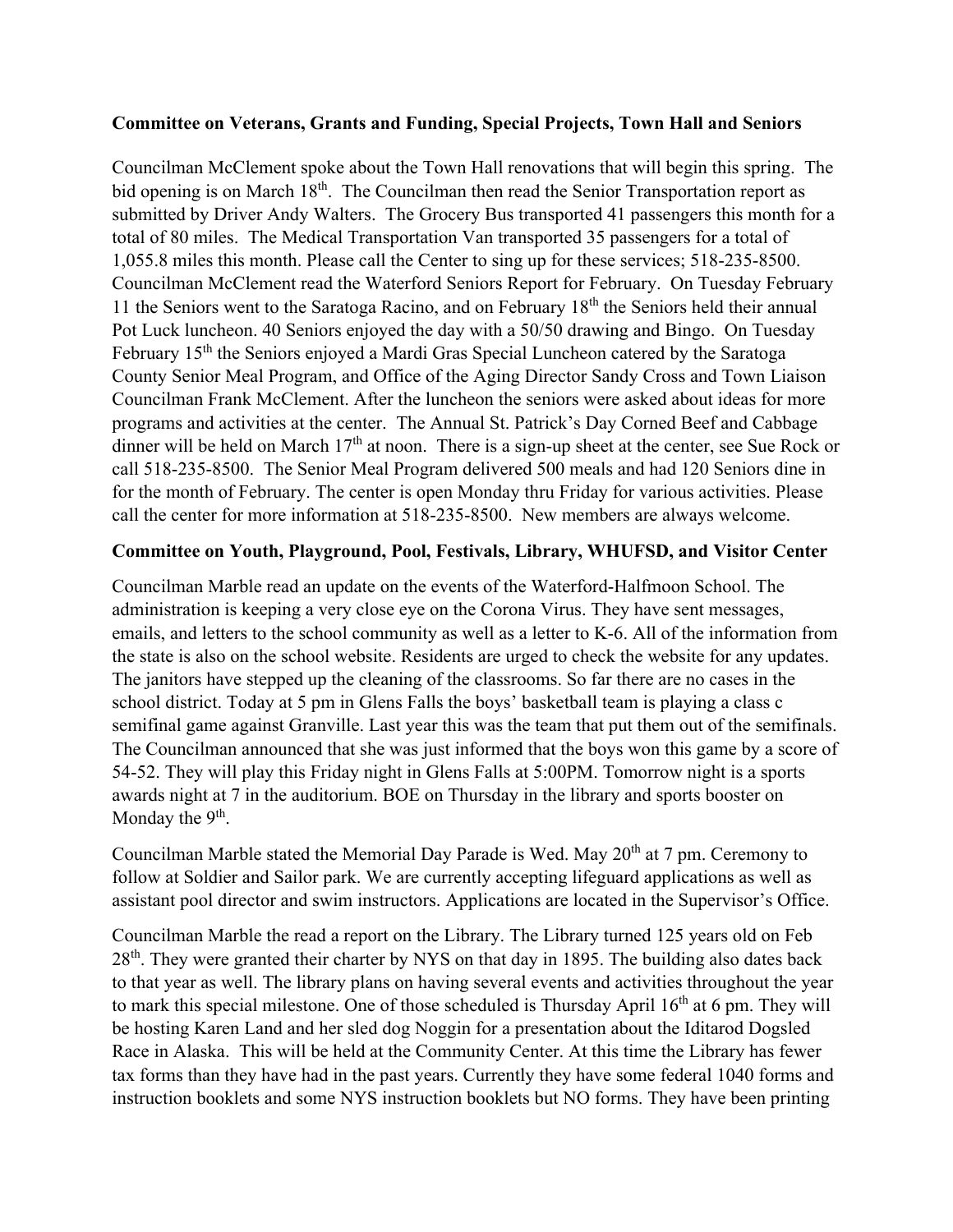out copies of the NYS IT201 for folks free of charge. They still expect some to be delivered but not sure when. Libraries in NYS stand ready and willing to assist people with completing the 2020 census. Please feel free to direct people without access to a computer to the library so they can fill out their form online. The Councilman then read the Harbor Center Report as submitted by Jeff Cleary. Planning for the 2020 season continues. The following is a list of the 2020 festivals scheduled for the Hurst Harbor Center: CanalFest – Saturday and Sunday, May 16 and 17-Steamboat Meet – Saturday, July  $4<sup>th</sup>$  Dragon Boat Festival – Saturday, August  $8<sup>th</sup> 21<sup>st</sup>$  Annual Tugboat Roundup – Friday, Saturday and Sunday, September  $11<sup>th</sup>$  to  $13<sup>th</sup>$ . Additional events are being planned and will be added to the calendar once they are firmed up. Upgrades to the Hurst Harbor Center and the entire campus will continue in 2020. The Visitor Center/ Dock Office is seeking volunteers to assist during the navigation season. This is a great way to serve your community for a few hours each week while meeting people from around the world and enjoying the natural beauty of our harbor and our town. If interested, please contact Jeff Cleary at 518- 233-9123

## **Supervisors Report**

## **General Orders**

### RESOLUTION # 17

RESOLVED, that the Town Board of the Town of Waterford hereby establishes the standard workday for the position of "Events Coordinator" in the Town of Waterford as 6.5 Hours Per Day for the purpose of determining days worked reportable to the New York State and Local Employees' Retirement System.

Offered by Councilman McClement Seconded by Councilman Boudreau

Councilman Ball yes Councilman Boudreau yes Councilman Marble yes Councilman McClement yes

#### RESOLUTION # 18

RESOLVED, that the Town Board of the Town of Waterford hereby authorizes the Town Supervisor to execute an agreement with CHA in an amount not to exceed \$42,550.00 for engineering services associated with the replacement of the James Drive and Murray Avenue pump stations as per CHA's letter dated January 23, 2020.

Offered by Councilman Boudreau Seconded by Councilman McClement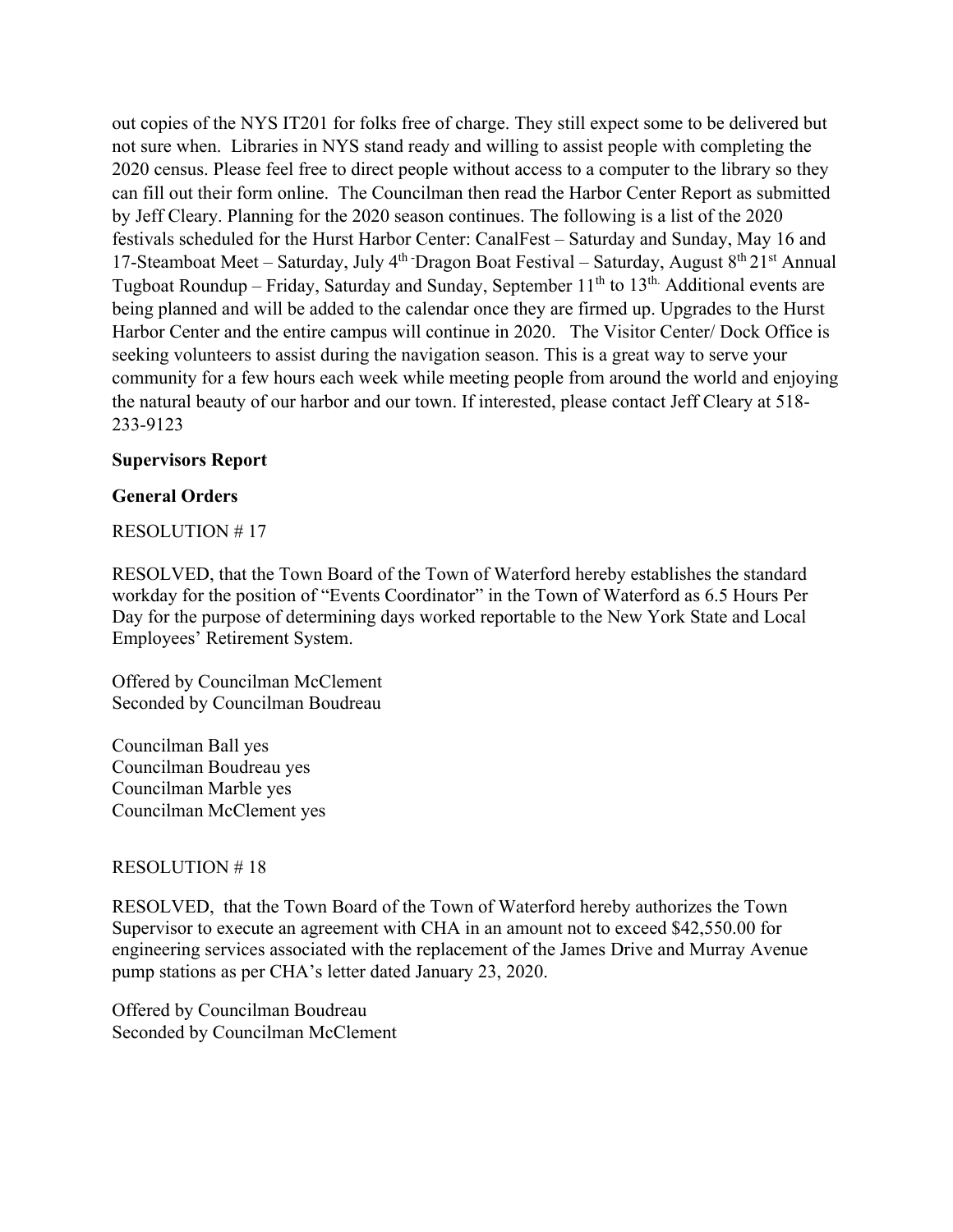Councilman Ball yes Councilman Boudreau yes Councilman Marble yes Councilman McClement yes

#### RESOLUTION # 19

WHEREAS, the State of New York has requested Town of Waterford to incorporate improvements (the "State Reverse Betterment") to Route 32 Waterford Streetscape Project-Drainage and Pavement Improvement;

NOW, THEREFORE, the Waterford Town Board, duly convened does hereby;

RESOLVE, that theWaterfordTown Board hereby approves such project inclusive of the State Betterment (collectively the "Project"); and it is hereby further

RESOLVED, that the Waterford Town Board hereby authorizes the Town of Waterford pay in the first instance 100% of the costs of the Project or portions thereof; and it is further

RESOLVED, that the sum of \$470,403.00 will be appropriated and made available to cover the cost of participation in the Engineering & Construction phase of the Project; and it is further

RESOLVED, that the Supervisor of the Town of Waterford be and is hereby authorized to execute all necessary Agreements, certifications or reimbursement requests on behalf of Town of Waterford with NYSDOT in connection with the implementation of the Project, and reimbursement of the approved costs associated with the State Reverse Betterment, and it is further

RESOLVED, that a certified copy of this resolution be filed with the New York State Commissioner of Transportation by attaching it to any necessary Agreement in connection with the Project, and it is further

RESOLVED, this Resolution shall take effect immediately.

Offered by Councilman Boudreau Seconded by Councilman McClement

Councilman Ball yes Councilman Boudreau yes Councilman Marble yes Councilman McClement yes

Deputy Supervisor Marble stated this resolution was tabled in February. There were additional discussion and we are set to move forward.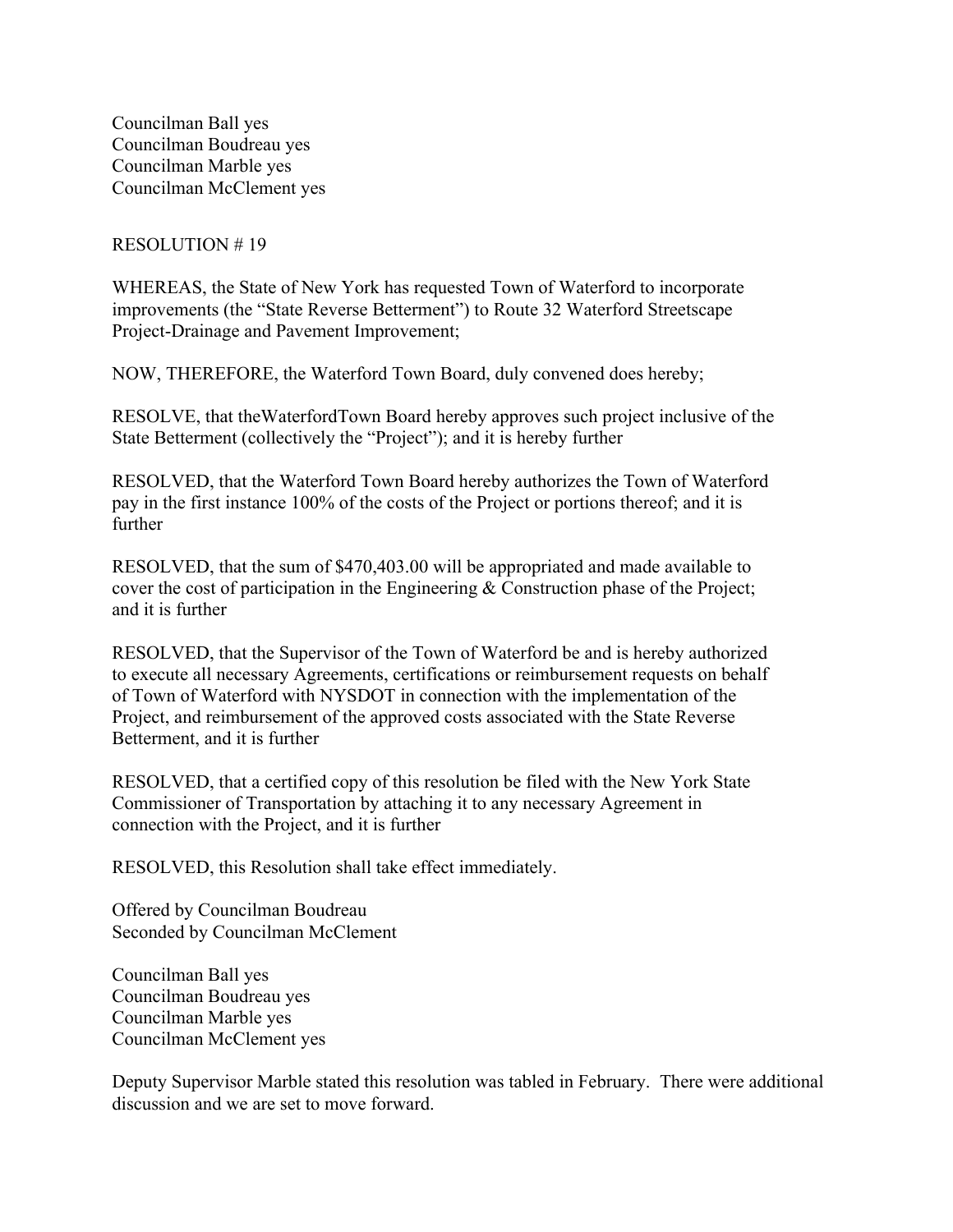### RESOLUTION # 20

RESOLVED, that the Supervisor be and he is hereby authorized to sign a contract with JGS Recycling and Hauling Inc for electronic recycling for the year 2020.

Offered by Councilman Boudreau Seconded by Councilman McClement

Councilman Ball yes Councilman Boudreau yes Councilman Marble yes Councilman McClement yes

RESOLUTION #21

RESOLVED, that the Supervisor be and he is hereby authorized to sign a contract with TruGreen Commercial in an amount of \$443.40 for weed control at Clement Park and \$4957.86 for treatments of the ball fields at the Middletown Road ball field complex for 2020.

Offered by Councilman Boudreau Seconded by Councilman McClement

Councilman Ball yes Councilman Boudreau yes Councilman Marble yes Councilman McClement yes

RESOLUTION #22

RESOLVED, that the Supervisor be and he is hereby authorized to sign a household hazardous waste collection agreement with Care Environmental Corp. for 2020.

Offered by Councilman Boudreau Seconded by Councilman McClement

Councilman Ball yes Councilman Boudreau yes Councilman Marble yes Councilman McClement yes

#### RESOLUTION #23

RESOLVED, that the Supervisor be and he is hereby authorized to sign a contract with Mountain Top Portable Toilets LLC for the 2020 season.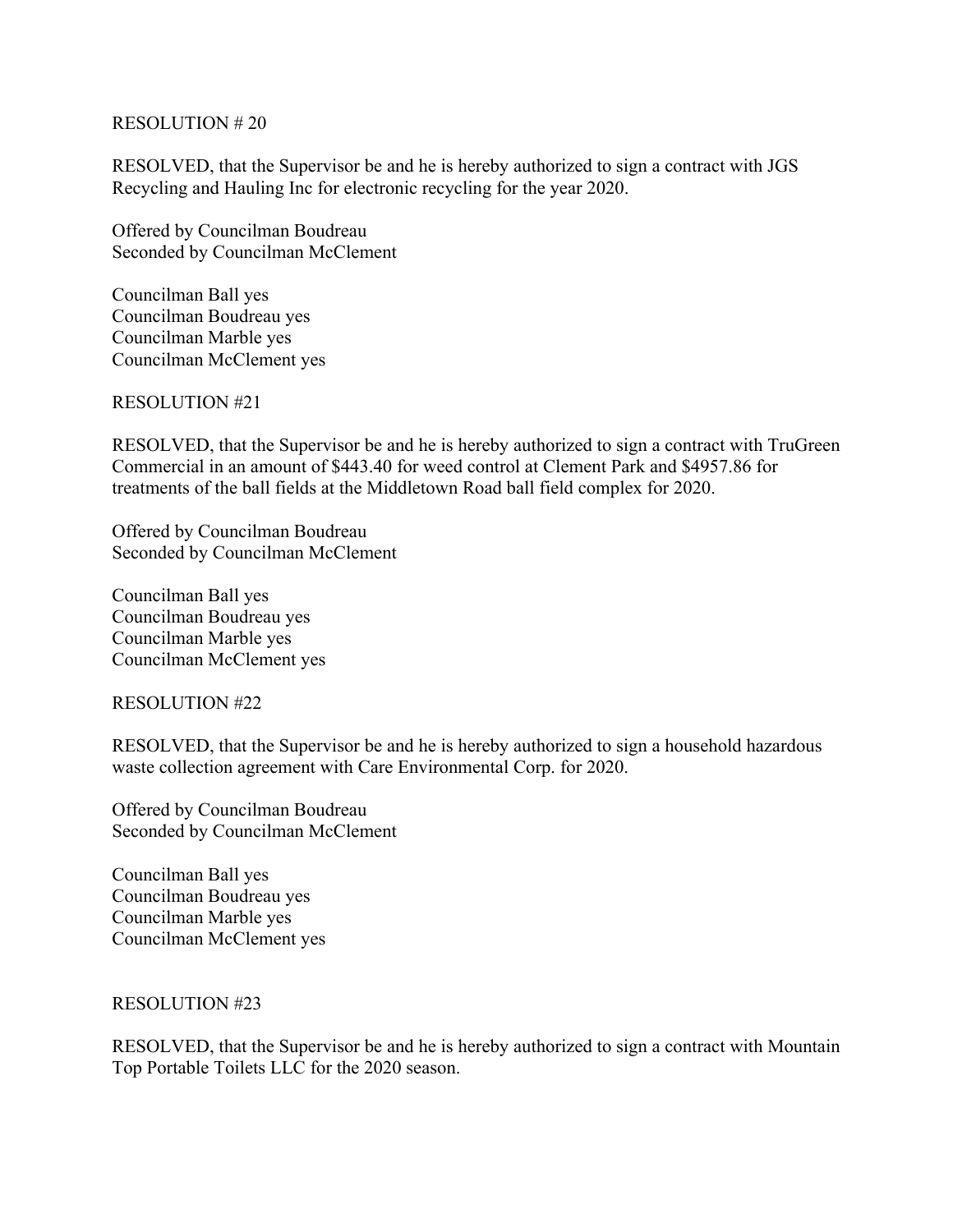Offered by Councilman Boudreau Seconded by Councilman McClement

Councilman Ball yes Councilman Boudreau yes Councilman Marble yes Councilman McClement yes

RESOLUTION # 24

RESOLVED, that Jeffrey Cleary be and he is hereby authorized to attend the Canal Society of New York State Winter Symposium and meeting on March 7, 2020 in Rochester, New York for a fee of 55.00.

Offered by Councilman Marble Seconded by Councilman Ball

Councilman Ball yes Councilman Boudreau yes Councilman Marble yes Councilman McClement yes

## RESOLUTION **#**25

WHEREAS, a fee was established in 2015 in anticipation of implementing a fire inspection program for commercial buildings and multi-family residences.

NOW THEREFORE BE IT RESOLVED, that the Town of Waterford revises the current fee and establishes the new fire inspection fee at \$50.00 per store front and \$50.00 per residential building (common areas only).

Offered by Councilman Ball Seconded by Councilman Boudreau

Councilman Ball yes Councilman Boudreau yes Councilman Marble yes Councilman McClement yes

RESOLUTION #26

**WHEREAS,** the Town Board of the Town of Waterford endeavors to keep the Code of the Town

updated concerning the placement of traffic control signs on town roads; and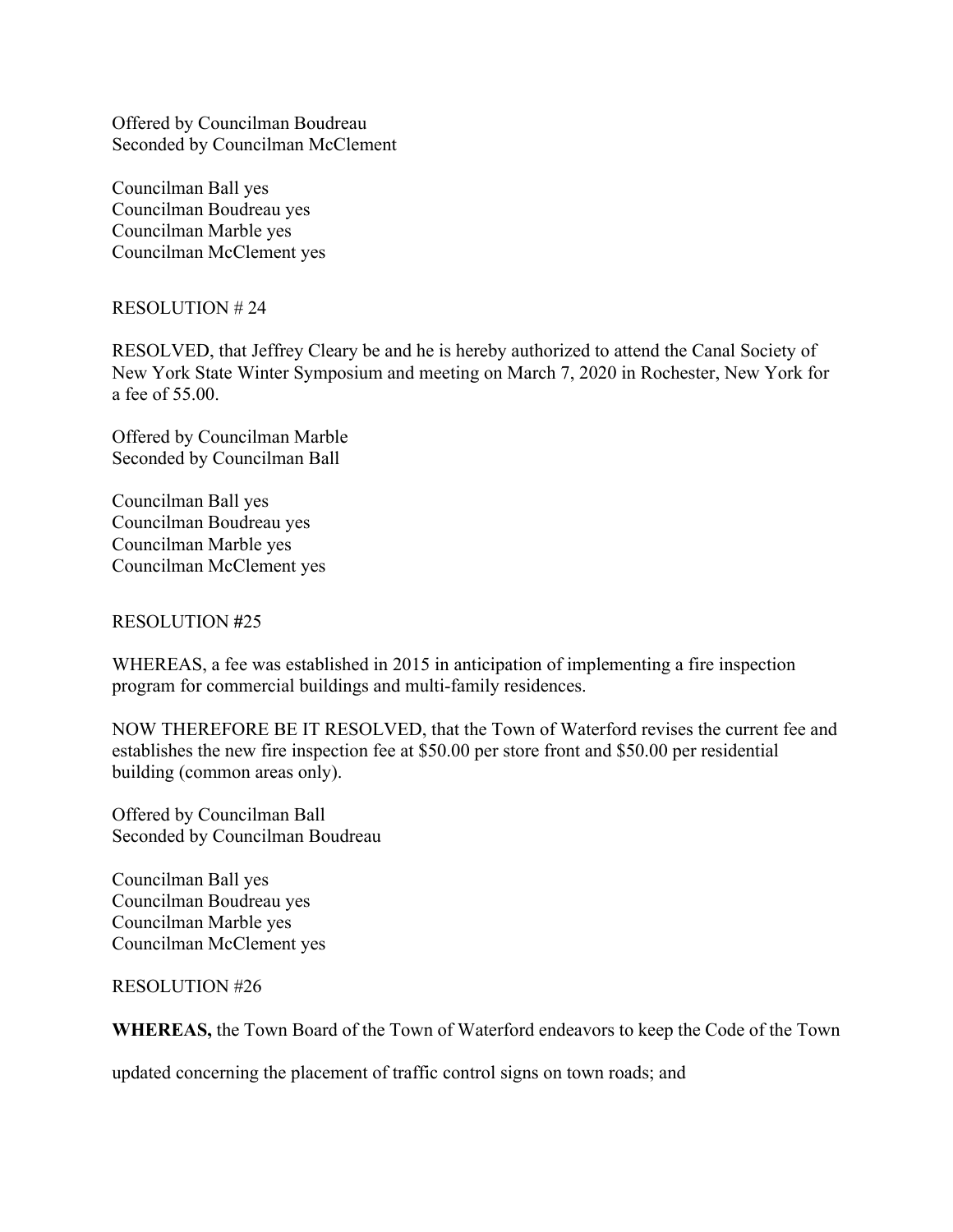**WHEREAS,** the Town Board has previously adopted a local law, Town Code Section 158-9 regulating and designating stop intersections and Town Code Section 158-10 regulating and designating yield intersections and related Town Code Section 158-40 and Section 158-41 providing a schedule of those designated stop and yield intersections; and

**WHEREAS,** as the Town Board desires to amend said law Section 158-40 to add an additional stop intersection by changing the yield sign at Higgins Lane/Hudson River Road to a stop sign; and

**NOW, THEREFORE BE IT RESOLVED** that the Town Board of the Town of Waterford hereby calls for a public hearing to be conducted on April 7, 2020 at 7:00 p.m. at Town Hall, 65 Broad Street, Waterford, New York to consider the enactment of the enclosed proposed at which time the public may comment on the text of said law as annexed hereto.

Offered by Councilman Boudreau Seconded by Councilman Ball

Councilman Ball yes Councilman Boudreau yes Councilman Marble yes Councilman McClement yes

#### RESOLUTION # 27

**WHEREAS**, the Town Board of the Town of Waterford, by public notice duly published according to law, invited sealed proposals for lawn maintenance services for the Town of Waterford Cemetery on Saratoga Avenue in the Town of Waterford; and

**WHEREAS**, all such proposals received were considered publicly at Town Hall, on 21 st day of

February, 2020 at 2:00 p.m., the time and place specified in said public notice; and

**WHEREAS**, said Town Board has determined that Sea Property Maintenance is the lowest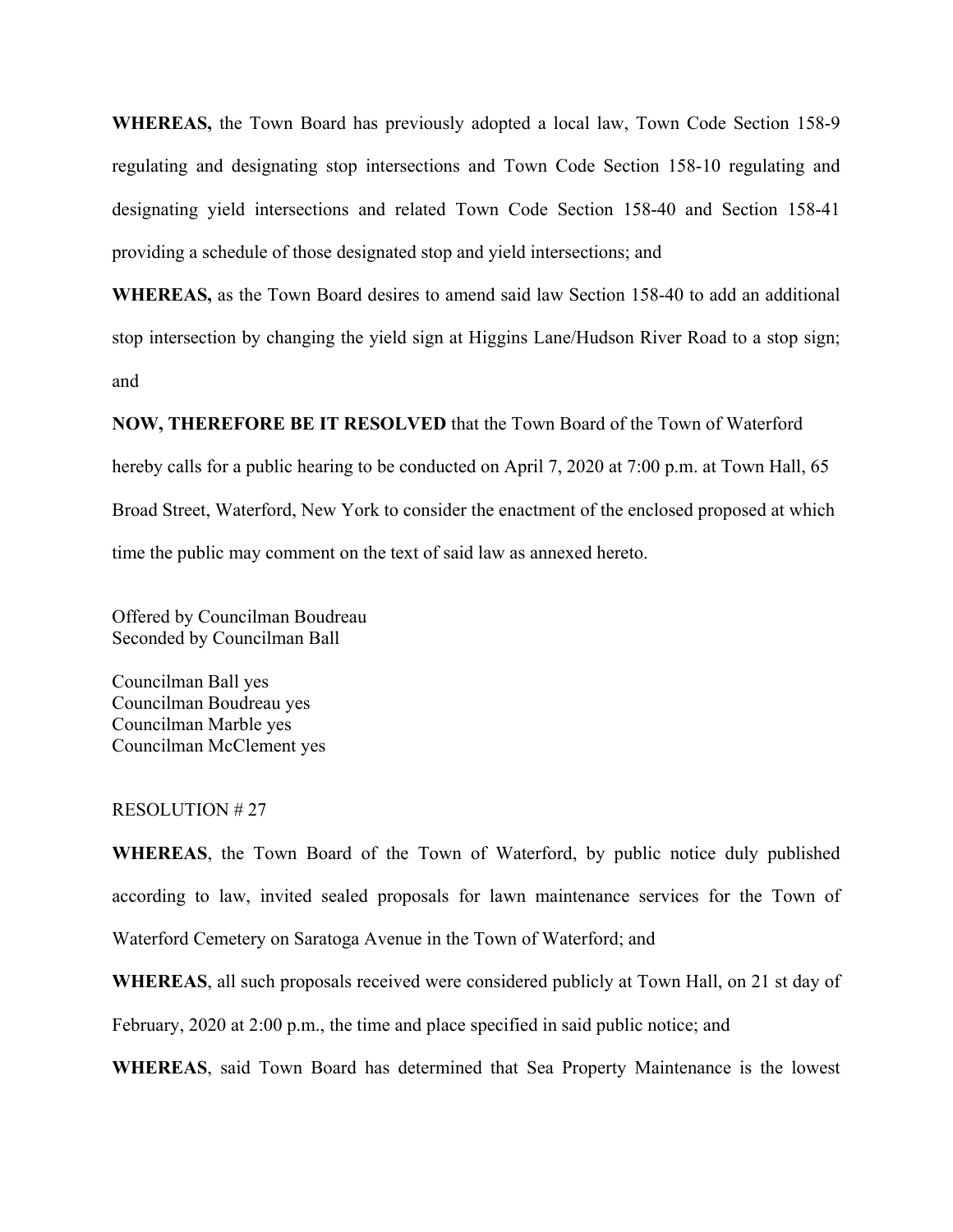responsible formal bidder for the work as detailed in the specifications, with a bid of \$23,500 as set forth in the bid specifications; and

**NOW, THEREFORE, BE IT RESOLVED,** that said proposal of Sea Property Maintenance be accepted, subject to the following, and be it

**FURTHER RESOLVED**, that the Town Board enter into a contract with said Sea Property Maintenance as the successful bidder pertaining to the cemetery lawn service in accordance with the specifications for said bid project, to be approved by the attorney for the Town and further subject to the receipt and approval by the attorney for the Town of the required bonding documents for performance, labor and materials.

Offered by Councilman Boudreau Seconded by Councilman Marble

Councilman Ball yes Councilman Boudreau yes Councilman Marble yes Councilman McClement yes

RESOLUTION # 28

RESOLVED, that Supervisor be and he is hereby authorized to sign a contract with Yankee Trails for transportation on April 7, 2020 for a Senior trip to the Culinary Institute in Hyde Park.

Offered by Councilman McClement Seconded by Councilman Marble

Councilman Ball yes Councilman Boudreau yes Councilman Marble yes Councilman McClement yes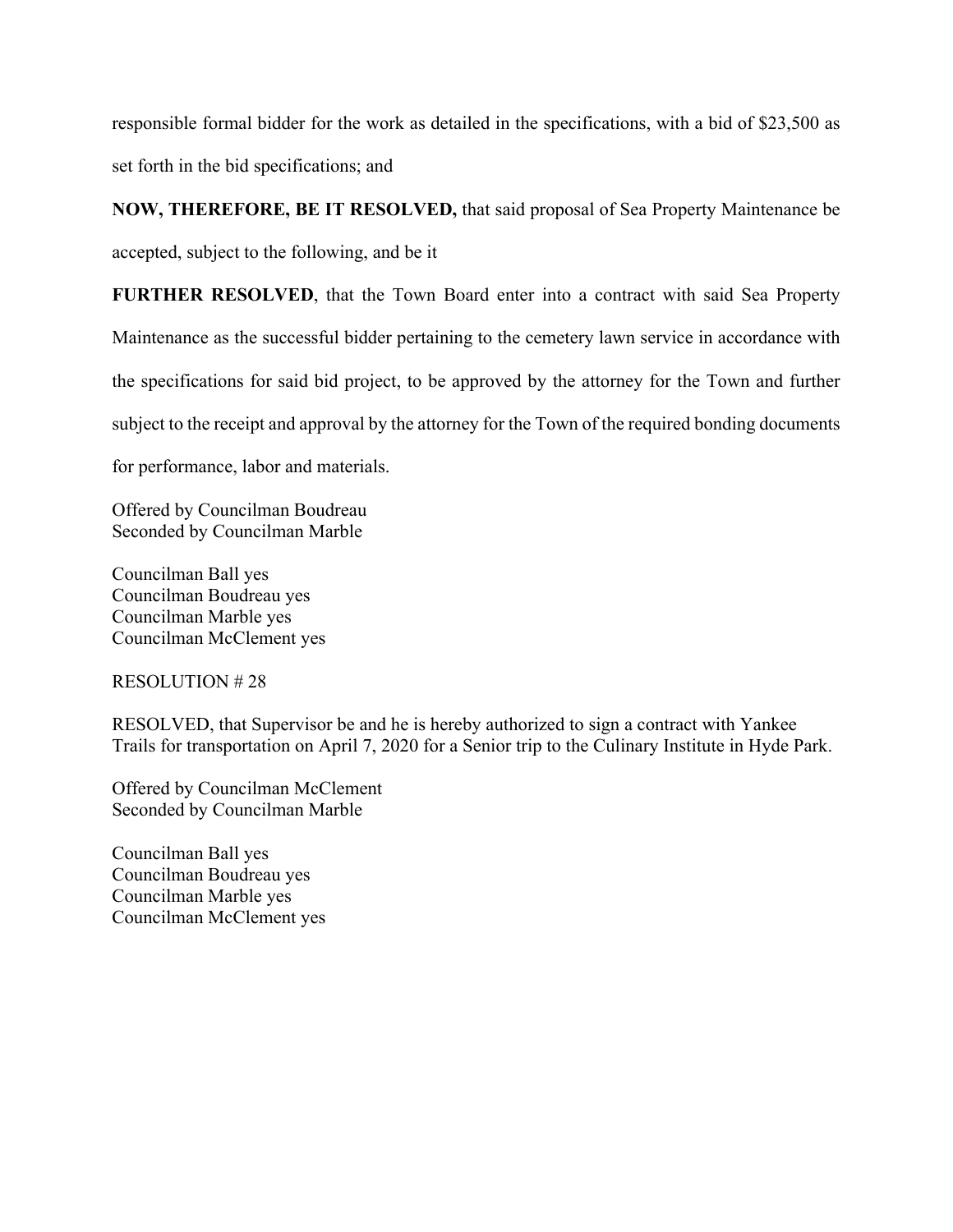## **OTHER BUSINESS**

### RESOLUTION # 29

WHEREAS, NYSDEC and FEMA are partnering to sponsor a free training opportunity for county or municipal officials responsible for administering their local floodplain management programs; and

WHEREAS, Advanced Floodplain Management Concepts II will be offered at the State Preparedness Training Center (5900 Airport Road, Oriskany, NY) on March  $30<sup>th</sup> - April 2<sup>nd</sup>$ , 2020;

NOWTHEREFORE BE IT RESOLVED, that Glenn Hebert, Building Inspector be authorized to attend this training session.

Offered by Councilman Ball Seconded by Councilman Boudreau

Councilman Ball yes Councilman Boudreau yes Councilman Marble yes Councilman McClement yes

RESOLUTION #30

RESOLVED, that the Town Board of the Town of Waterford hereby authorizes Jeffrey St. Denis to attend the 11<sup>th</sup> Annual DCO/ACO Conference 2020 on May  $6<sup>th</sup>$ & May  $7<sup>th</sup>$  at the Guilderland Fire Department. Registration fee is \$60.00

Offered by Councilman Ball Seconded by Councilman Boudreau

Councilman Ball yes Councilman Boudreau yes Councilman Marble yes Councilman McClement yes

RESOLUTION #31

RESOLVED, that the Town Board of the Town of Waterford hereby authorizes Craig Falcone & David Bullett to attend the 2020 Adirondack Water Works Conference to be held on March 11, 2020 at the Century House in Latham, New York. Registration fee is \$45.00 each.

Offered by Councilman Boudreau Seconded by Councilman McClement